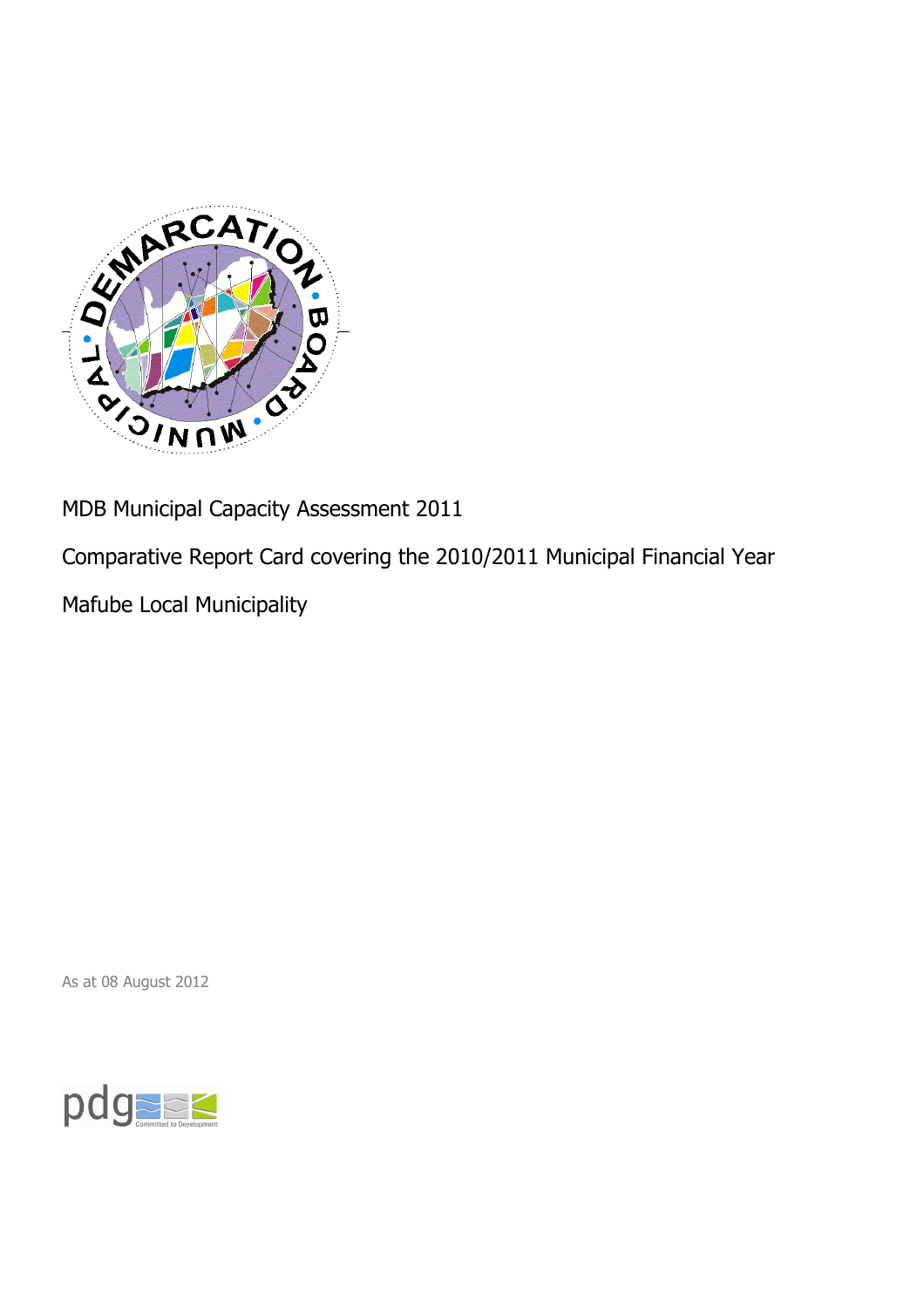## Section 1: General Information

| Name of Municipality:      | Mafube Local Municipality |
|----------------------------|---------------------------|
| MDB Code:                  | <b>FS205</b>              |
| Name of Municipal Manager: |                           |
| Address:                   | PO Box 2, FRANKFORT, 9830 |
| Telephone Number:          | $(058)$ 813 1051          |
| Email Address:             | info@mafube.org           |
| Website Address:           |                           |

## **Introduction**

The MDB's Municipal Capacity Assessments 2011 aims to collect and analyse capacity information from all municipalities in the country. A key output of the assessments is the development and distribution of a Comparative Report Card to each municipality. This document represents Mafube Local Municipality's Comparative Report Card and provides useful analytical comparisons of capacity between Mafube Local Municipality and the average across all municipalities in the same municipal category.

For the purposes of Capacity Assessments, municipalities are divided into the following 7 categories which are essentially sub-categories of the A, B and C categories identified in the constitution:

- A: Metros (8 municipalities)
- B1: Secondary cities: the local municipalities with the largest budgets (19 municipalities)
- B2: Local municipalities with a large town as core (27 municipalities)
- B3: Local municipalities with small towns, with relatively small population and significant proportion of urban population but with no large town as core (110 municipalities)
- B4: Local municipalities which are mainly rural with communal tenure and with, at most, one or two small towns in their area (70 municipalities)
- C1: District municipalities which are not water services authorities (23 municipalities)
- C2: District municipalities which are water services authorities (21 municipalities)

It should be noted that the categorisations have been widely used by DCoG and National Treasury for analytical purposes. These categorisations primarily serve to illustrate the structure of local government and assess the impact of policy decisions.

Using this methodology, Mafube is categorised as a Category B3 municipality. The average for this report card is calculated based on the data received from a total of 110 municipalities in this municipal category this year.

#### Reporting period and data sources

This Report Card covers the 2010/2011 Municipal Financial Year and largely relies on data from the following sources:

| Source                                                               | Year    | Custodian                   | Specific data used in this assessment                                     |
|----------------------------------------------------------------------|---------|-----------------------------|---------------------------------------------------------------------------|
| Completed MDB Municipal Capacity Assessment<br><b>Ouestionnaires</b> | 2010/11 | Municipalities directly     | All                                                                       |
| Local Government Budget and Expenditure<br>Database                  | 2010/11 | <b>National Treasury</b>    | Operating budget and expenditure<br>data (pre-audited as at 30 June 2012) |
| Blue Drop and Green Reports for Water Services<br>Authorities        | 2010/11 | Department of Water Affairs | Blue Drop and Green Scores                                                |
| <b>Community Survey</b>                                              | 2007    | Statistics South Africa     | Household and population figures<br>(contextual data)                     |

Much of the data reflected in this report is drawn from the municipality's own completed Capacity Assessments questionnaire. Should any data reported here appear to be incorrect please inform us by sending an email to [capacity@pdg.co.za](mailto:capacity@pdg.co.za). In your email specify the municipality's details, relevant question numbers in the questionnaire and the corrections to be made.

### Section 2: Contextual Information

|                        | Mafube        | Average for Category B3 |
|------------------------|---------------|-------------------------|
| Operating Expenditure: | R 185 234 000 | R 137 758 817           |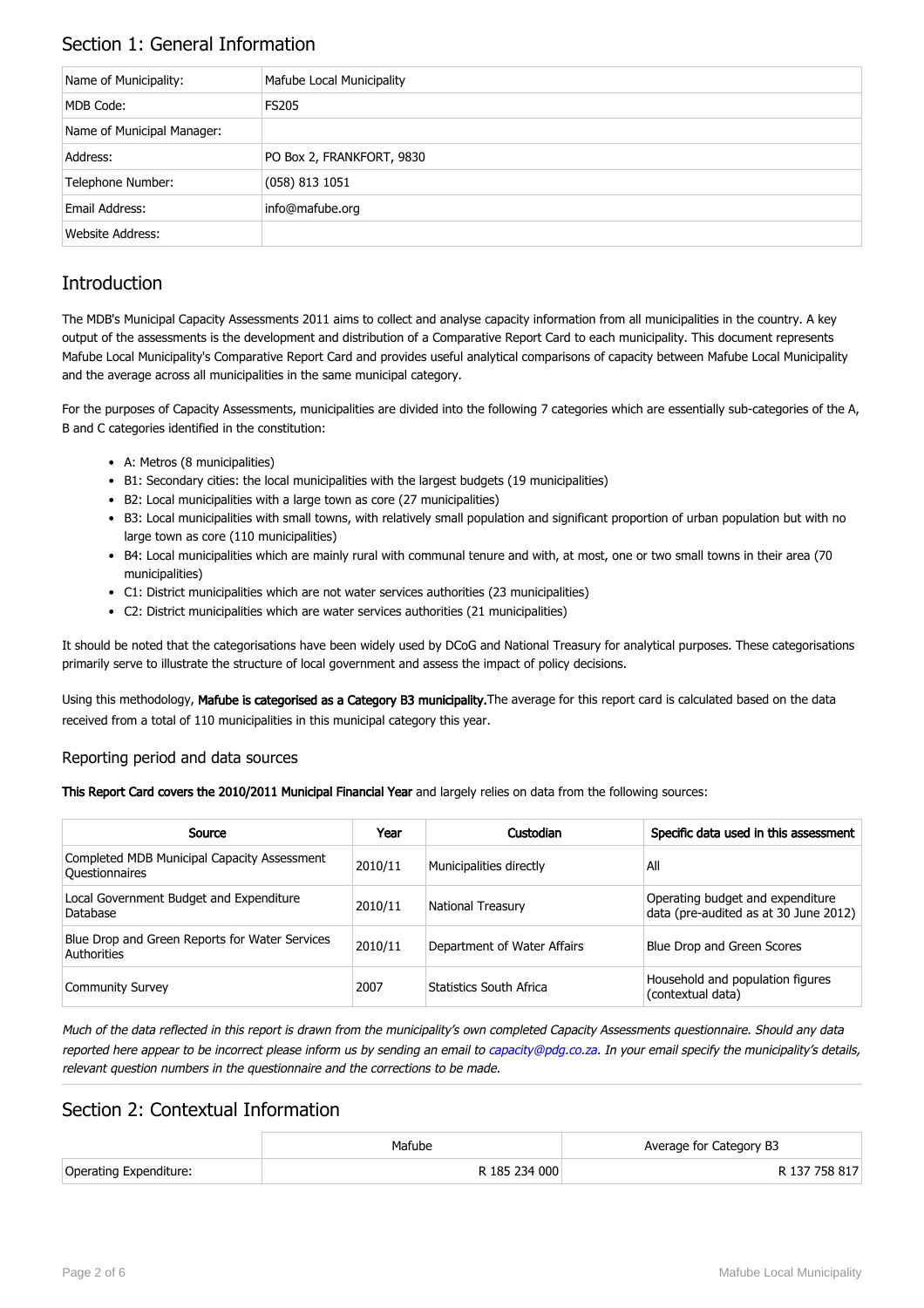# Section 3: Municipal Staffing

#### Section 3.1: Staff Employment

|                         | Mafube  |         | Average for<br>Category B3 |
|-------------------------|---------|---------|----------------------------|
|                         | Number  | Percent | Percent                    |
| Posts vacant - Unfunded | No data | No data | 12.9%                      |
| Posts vacant - Funded   | No data | No data | 21.1%                      |
| Posts filled            | No data | No data | 66.0%                      |
| TOTAL                   | No data | No data | 100.0%                     |



|                                                                  | Mafube  | Average for Category B3 |
|------------------------------------------------------------------|---------|-------------------------|
| Total number of staff employed                                   | No data | 269                     |
| Ratio of staff employed relative to total number of posts filled | No data | 91.5%                   |

|                                                           | Mafube  | Average for Category B3 |
|-----------------------------------------------------------|---------|-------------------------|
| Total number of posts in organogram                       | No data | 353                     |
| Funded vacancies as percent of all posts in organogram    | No data | 1 754.4%                |
| Funded vacancies as percent of filled posts in organogram | No data | 28.0%                   |

#### Section 3.2: Staff Exits

|                                                           | Mafube  | Average for Category B3 |
|-----------------------------------------------------------|---------|-------------------------|
| Total number of staff that left during the Financial Year | No data | . 654                   |
| Percent of staff that left during the Financial Year      | No data | 6.8%                    |

|                               |         | Mafube  |         |
|-------------------------------|---------|---------|---------|
|                               | Number  | Percent | Percent |
| <b>Dismissals</b>             | No data | No data | 10.8%   |
| Resignations                  | No data | No data | 23.9%   |
| Retirement                    | No data | No data | 23.3%   |
| <b>Fnd of Contract Period</b> | No data | No data | 11.6%   |
| Other                         | No data | No data | 30.4%   |
| TOTAL                         | No data | No data | 100.0%  |



#### Section 3.3: Section 57 Staffing

|                                                                                    | Mafube  | Average for Category B3 |
|------------------------------------------------------------------------------------|---------|-------------------------|
| Percent of Section 57 posts filled                                                 | No data | 74.0%                   |
| Percent of Section 57 posts vacant for more than three months<br>during MFY        | No data | 27.8%                   |
| Percent of Section 57 Managers that have signed performance<br>agreements in place | No data | 109.6%                  |
| Percent of Section 57 Managers that have signed employment<br>contracts in place   | No data | 103.9%                  |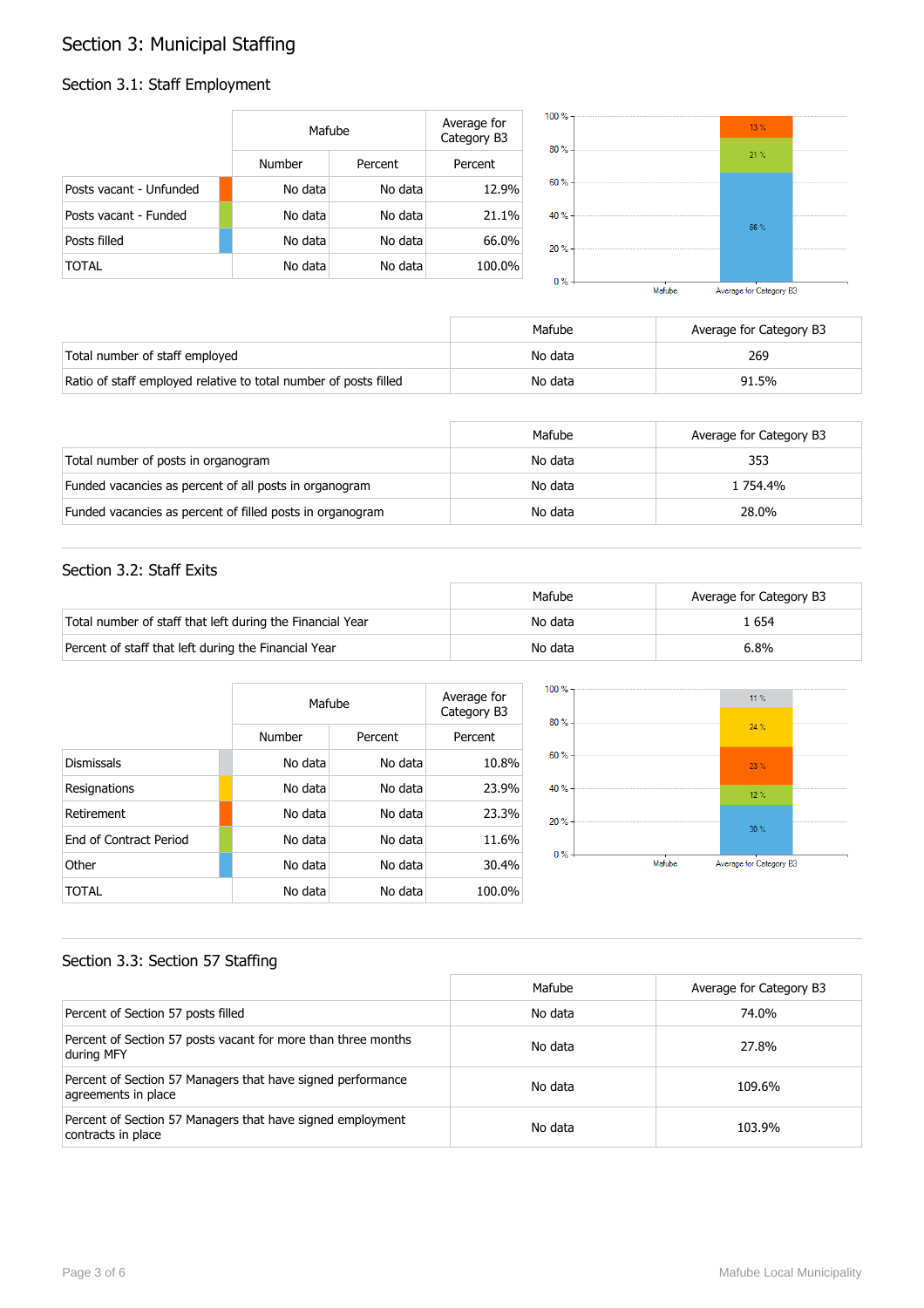#### Section 3.4: Section 57 Exits

|                                                                      | Mafube  | Average for Category B3 |
|----------------------------------------------------------------------|---------|-------------------------|
| Total number of Section 57 staff that left during the Financial Year | No data | 101                     |
| Percent of Section 57 Managers that left during the Financial Year   | No data | 22.3%                   |

Section 57 Managers that left due to:

|                        | Mafube  |         | Average for<br>Category B3 |
|------------------------|---------|---------|----------------------------|
|                        | Number  | Percent | Percent                    |
| <b>Dismissals</b>      | No data | No data | 17.8%                      |
| Resignations           | No data | No data | 37.6%                      |
| Retirement             | No data | No data | 8.9%                       |
| End of Contract Period | No data | No data | 20.8%                      |
| Other                  | No data | No data | 14.9%                      |
| TOTAL                  | No data | No data | 100.0%                     |



#### Section 3.5: Staffing Skills Profile

|                                                                                        | Mafube  | Average for Category B3 |
|----------------------------------------------------------------------------------------|---------|-------------------------|
| Professional staff as percent of total staff *                                         | No data | 4.2%                    |
| Number of staff: Registered Professional Engineers                                     | No data | 42                      |
| Number of staff: Technologists                                                         | No data | 29                      |
| Number of staff: Technicians                                                           | No data | 282                     |
| Number of staff: Registered Planners                                                   | No data | 48                      |
| Number of staff: Chartered Accountants                                                 | No data | 9                       |
| Number of staff: Registered with the Institute of Municipal Finance<br><b>Officers</b> | No data | 105                     |
| Number of staff: Professional staff                                                    | No data | 1 0 0 9                 |
| Number of Registered engineers per 10 000 population                                   | No data | 0.0683                  |
| Number of Technologists per 10 000 population                                          | No data | 0.0471                  |
| Number of Technicians per 10 000 population                                            | No data | 0.4584                  |
| Number of Registered planners per 10 000 population                                    | No data | 0.0780                  |

\* Defined here as having at least an undergraduate degree from a University or a Technical University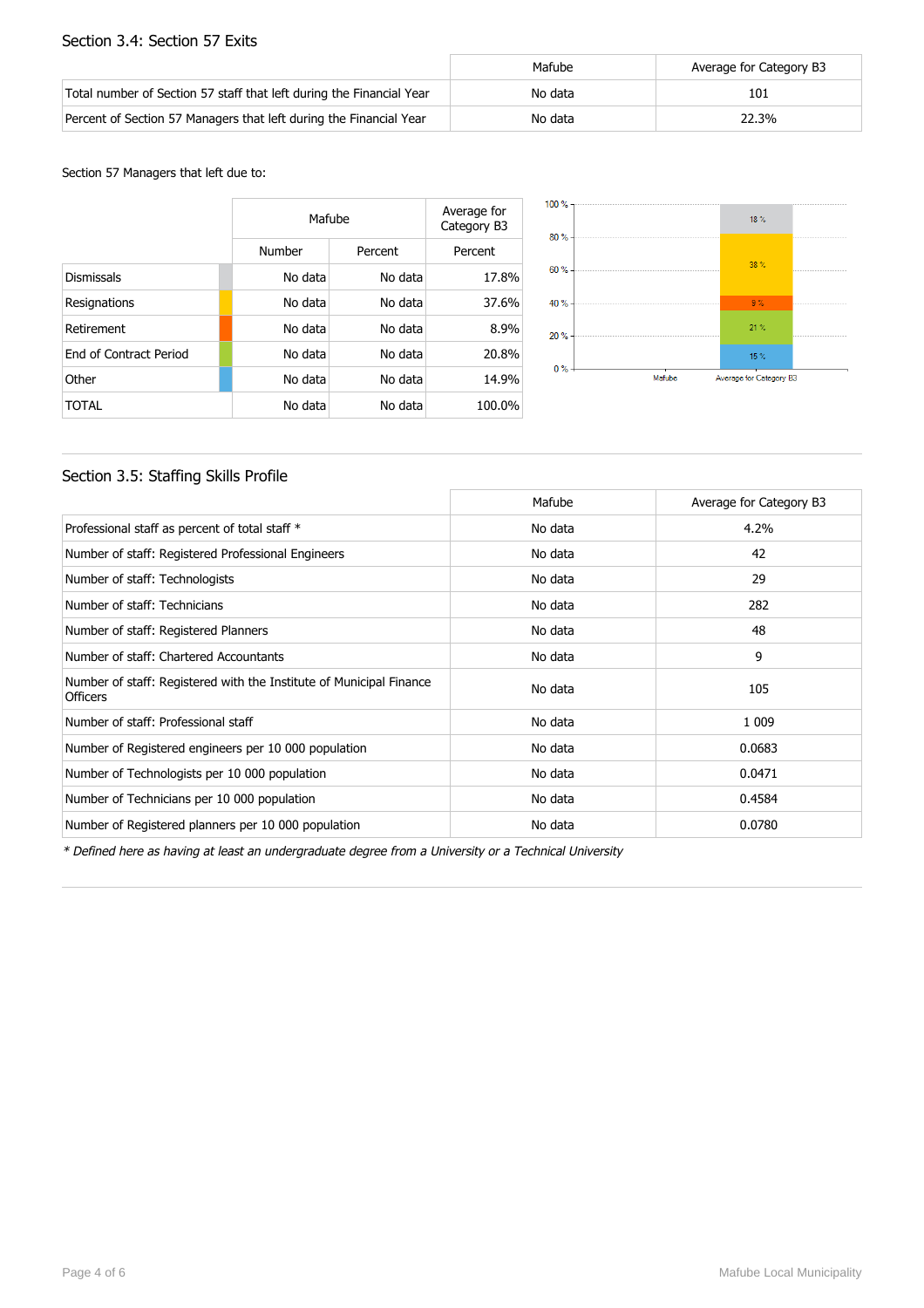# Section 4: Distribution by Function

|                                  | <b>Function Performed</b> | Percent of Staff | Average for<br>Category B3 | Percent of Operating<br>Expenditure | Average for<br>Category B3 |
|----------------------------------|---------------------------|------------------|----------------------------|-------------------------------------|----------------------------|
| Governance and Administration    | Yes                       | No data          | 29.3%                      | 64.4%                               | 36.3%                      |
| <b>Water Services</b>            | No data                   | No data          | 14.1%                      | 0.6%                                | 13.4%                      |
| Electricity and Gas Reticulation | No data                   | No data          | 5.3%                       | 34.2%                               | 25.9%                      |
| <b>Municipal Transport</b>       | No data                   | No data          | 0.3%                       | $0.0\%$                             | 1.1%                       |
| Waste Management                 | No data                   | No data          | 14.6%                      | $0.0\%$                             | 4.7%                       |
| Roads and Stormwater Systems     | No data                   | No data          | 11.2%                      | 0.0%                                | 5.6%                       |
| Community and Social Services    | No data                   | No data          | 11.5%                      | 0.7%                                | 4.9%                       |
| Planning and Development         | No data                   | No data          | 1.5%                       | 0.0%                                | 0.5%                       |
| <b>Emergency Services</b>        | No data                   | No data          | 2.5%                       | 0.0%                                | 0.8%                       |
| Municipal Health                 | No data                   | No data          | 0.8%                       | $0.0\%$                             | 0.1%                       |
| Primary Health Care              | No data                   | No data          | 0.5%                       | $0.0\%$                             | 0.4%                       |
| Environmental Management         | No data                   | No data          | 0.9%                       | $0.0\%$                             | 0.3%                       |
| Economic Development             | No data                   | No data          | 1.8%                       | 0.0%                                | 2.4%                       |
| Housing                          | No data                   | No data          | 1.2%                       | $0.0\%$                             | 1.5%                       |
| Traffic and Policing             | No data                   | No data          | 4.6%                       | $0.0\%$                             | 2.0%                       |
|                                  |                           | 100 %            | 100 %                      | 100 %                               | 100 %                      |